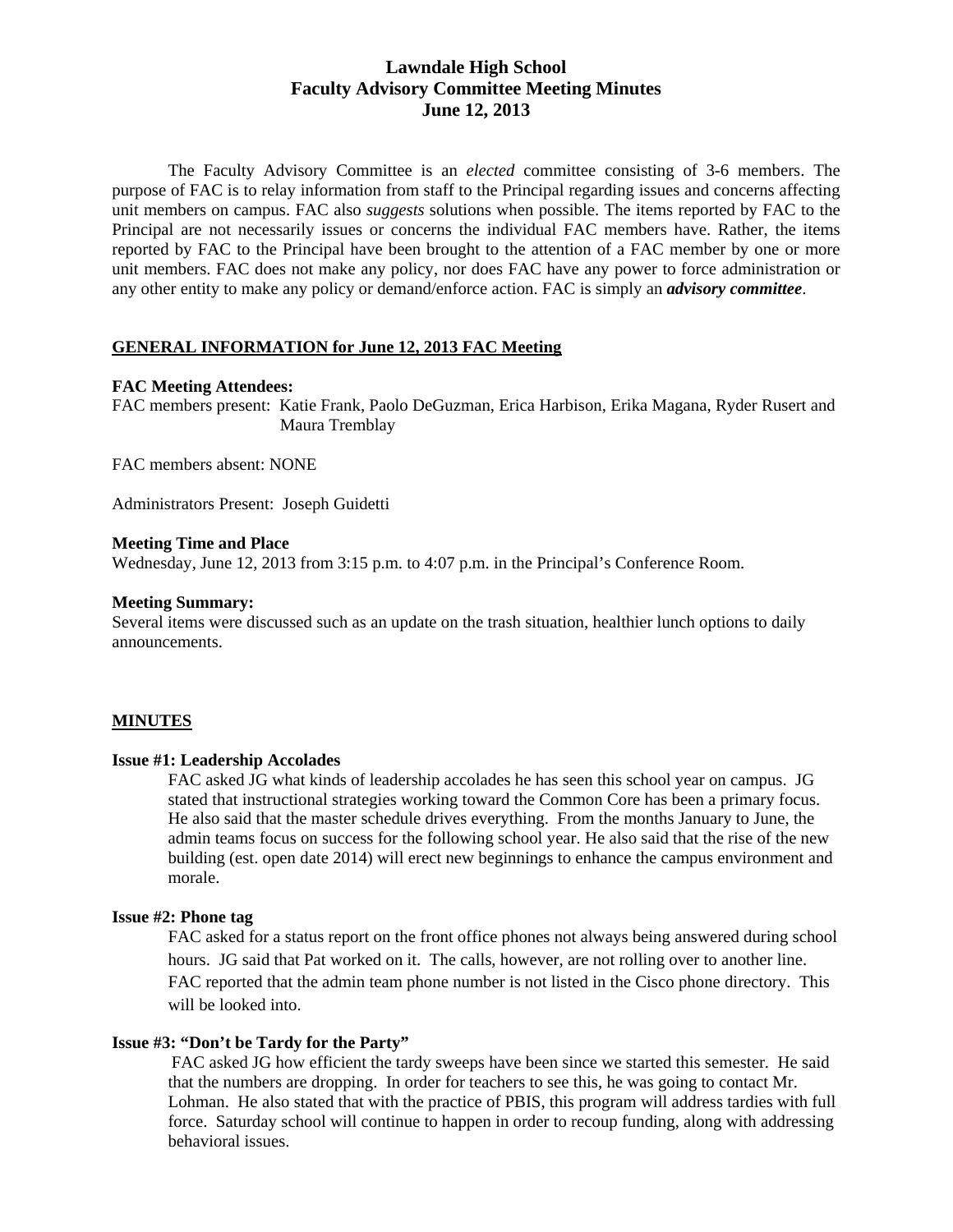### **Issue #4: School's vision**

FAC inquired about how the school's vision and mission will fall into place for the next school year. JG stated that it will go hand-in-hand with PBIS, driven by Common Core College Readiness and the Site Plan goal.

### **Issue #5: Trash**

FAC wanted to know about the handlings of the accumulation of trash on our campus. JG stated that PBIS will make that one of their goals in addressing this on-going issue. Teachers have seen overfilling of trash cans on school grounds along with inside buildings. It was stated that the custodial staff is understaffed and are able to get those cans fully emptied. JG said that a reconfiguration of custodial charges needs to occur by having some type of organizational flowchart. JG will work with M. Knapp on this.

### **Issue #6: Checking Out**

FAC asked JG about end of the year check out procedures, mainly in regards to office staff availability. JG stated that mainly clerical staff will be working on this. There will be an office meeting on June 13 or the 14.

### **Issue #7: No Soap?!**

FAC reported that the L buildings are still having issues with no soap in the students and teachers restrooms. Also, one of the student restroom doors is ajar. This issue has been on-going for the last two weeks.

### **Issue #8: Log Entry**

FAC asked for an update on the use of the submit log entry form on PowerTeacher. JG stated that it is possible that Illuminate could function in this aspect. It is not a glorified DataDirector, in which Illuminate can do a lot more.

#### **Issue #9: Morale**

FAC reported that student and staff morale is at a low and wanted to know from JG what are some plans or ideas that would curb and eliminate this. JG said that there are issues in communication. He said that the admin team creates opportunities to people in order to voice their concerns. He also said that PBIS will focus on the central theme to work on this issue. There needs to be a better form of dialogue; a greater means of talk.

#### **Issue # 10: Lunch**

FAC reported that there needs to be a healthier lunch here at LW. Much of the food is not nutritious; it is high in sodium. There needs to be a higher quality of food. Places such as Redondo Beach Union High School have a wide-variety of food options for their students. A talk with Rob Hacker and Alicia Mendez is imperative to discuss food options. Also, it would be very helpful if water bottles were offered to students especially during times when the heat is consuming students and staff alike. JG is going to speak with Ms Klein about having ASB implement a forum for food service where students would get a voice.

#### **Issue #11: More informed**

FAC reported that department chairs are not always being informed about certain procedures that affect their department such as transfers and new hires. JG said that they are involved in the process. New hires are screened at HR during the first interview and then possibly a demo lesson will ensue. There is no hard and fast rule to this process.